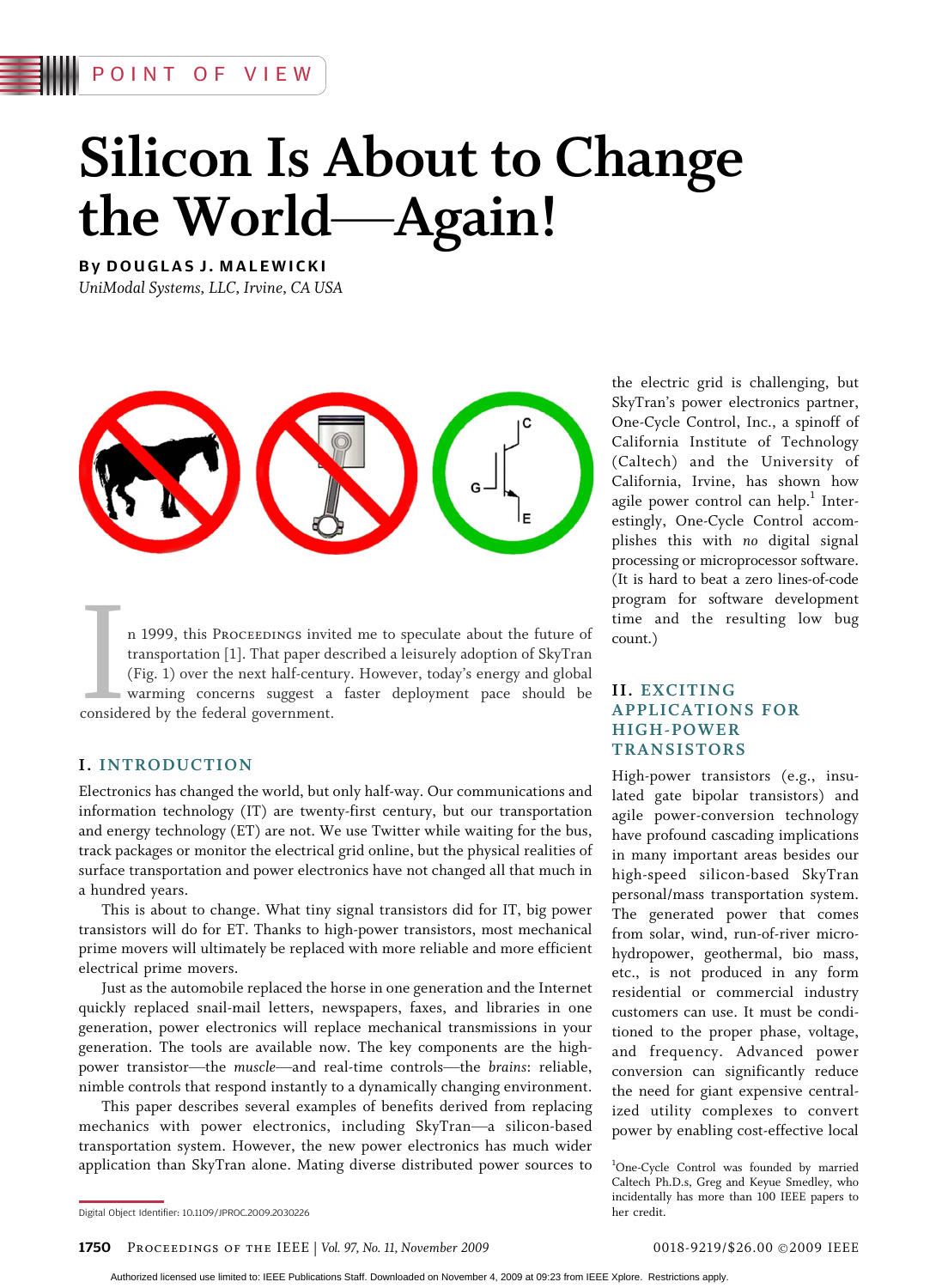

Fig. 1. NASA Ames Research Center full-size SkyTran prototype. UniModal Systems, LLC, in collaboration with NASA Ames Research Center and One-Cycle Control, Inc., now has a full-size SkyTran powered prototype operating on a short passive Maglev guideway at NASA Ames in Mountain View, CA. UniModal also currently has a multiyear federal Department of Transportation grant to help advance our planet-saving technology. Increased government investment can drive adoption through system-level demonstrations.

conversion at the source. Even small environmentally minded municipalities and green-power entrepreneurs can now economically make their own multisource, fully renewable, fully conditioned, clean electricity.

### A. Prime Movers Such as Trucks, Locomotives, and Ships

These all use narrow power-band engines. Everyone is familiar with hearing tractor-trailer drivers revving their engines and shifting to the next higher gear, repeatedly. Power transistors and nimble electronic controls can eliminate gearboxes, improve efficiency, and provide a wider operating range.

#### B. Wind Turbines and Microhydro

Wind turbines using "silicon gearboxes" in place of mechanical gear boxes will provide power over a wider dynamic range with better efficiency and lower maintenance costs. Large wind turbines will no longer waste the potential hundreds of kilowatts generated by slow winds. Fractional-megawatt run-of-river hydroelectric generators could power hundreds of thousands of locations worldwide that lack access to electric grids [5].

#### C. Grid 2.0

Transients, unbalanced reactive loads like motors, and conventional active power supplies result in a polluted, inefficient grid. In many cases, the required reactive current increases the amount of current that must flow through the grid by  $\sim$ 20%. The capacity loss and distribution loss can be recovered by locating reactive power delivery at the user, even in the home.

The IT revolution of the past halfcentury moved us from expensive centralized mainframe computers to distributed cheap microprocessors. "Grid 2.0" lets us migrate from massive fixed power plants and inflexible infrastructure to a variety of distributed and diverse power sources. The new ET revolution promises to make commuting and freight delivery quick and easy, save energy, and drastically cut greenhouse gas emissions.

## D. SkyTran-Silicon Based Transportation

Our country (and indeed the world) is very concerned about the environment, reducing transportation costs, eliminating fossil fuel consumption, and simply using much less energy in all aspects of life. SkyTran's transportation and Grid 2.0 capability can enable these goals while enhancing the quality of life for all. SkyTran employs personal-sized vehicles that are streamlined and fully computer controlled. Like a taxi, you ride as a passenger (not a driver) on 1-ft-wide "guideways" built above the ground, so that you are safely separated from ground traffic. Like a freeway, there will be a nonstop high-speed section of guideway with "exits" and "entrances" that lead to and from offline SkyTran stations. These offline stations are essential for nonstop high-speed travel.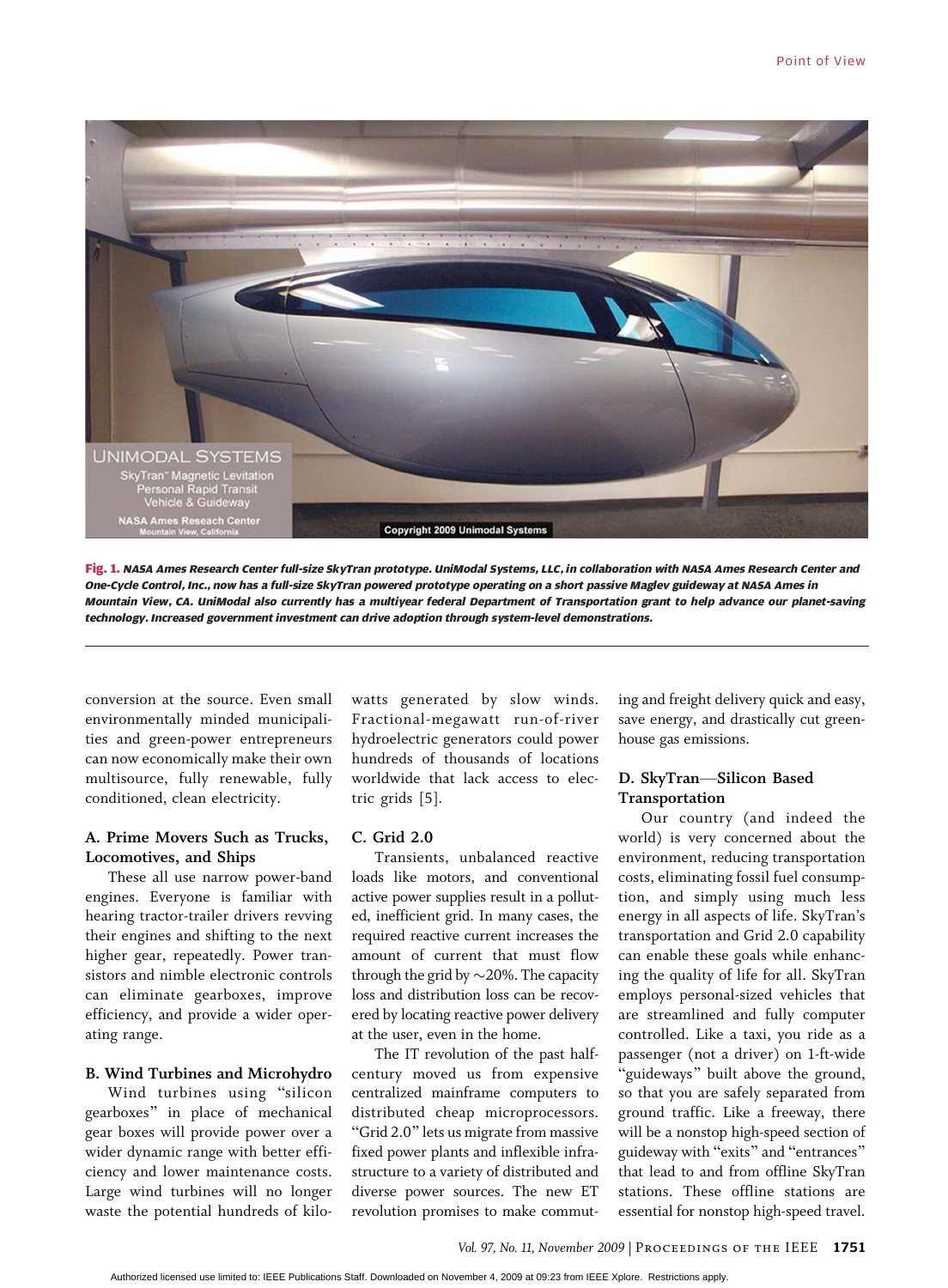At each offline station, there also will always be a supply of empty SkyTran vehicles. That means you board immediately with no waiting and no schedule hassles, saving you more of your valuable time. The SkyTran system uses passive magnetic levitation to create a way for vehicles to move without contacting the guidewayeliminating significant maintenance costs-no tires and no gears. Maglev allows much higher speeds than wheeled vehicles while providing the ultimate in a quiet, smooth ride.

The Internet allows more throughput and better connectivity than the circuit switching method of the classic telephone network. SkyTran does the exact same thing for transportation individually switched SkyTran vehicles rather than single-destination trains. It may be counterintuitive for transportation, but carrying small packets of people, nonstop, point-to-point provides more throughput and connectivity than large vehicles like trains and buses that make frequent stops. The resulting huge hourly passenger (and goods) capacity means rush-hour congestion will become a thing of the past. It is interesting to note that if power electronics was applied to eliminate the reactive grid losses in the United States, the savings would be enough to power a nationwide SkyTran system.

At the same time, the SkyTran guideways can symbiotically become the Grid 2.0 conduit to provide transportation and distribute power to and within communities with no reactive losses. These developments are concurrent.

SkyTran replaces the automobile's thousands of moving parts with essentially just one: the vehicle itself. Its light two-person vehicles are suspended from overhead guideways containing passive magnetic levitation and linear-motor power electronics. Even traditional mechanical switching of vehicles is superseded by noncontact, electromagnetic, computercontrolled switching.

Eliminating nearly all the mechanical parts of an automobile allowed me to design a vehicle that is very lightabout 200 lb (91 kg)-so guideways and supports need a trivial amount of materials and construction time compared with highways designed for 80 000 lb (36 tonne) tractor-trailer trucks. All these omitted parts further led to SkyTran vehicles whose small size, combined with an optimum streamlined shape, dramatically reduced aerodynamic drag. The results of this radical debulking of the mechanical car are revolutionary: 200-mpg (1.2 L/100 km) fuel economy at 100 mph (160 km/h); ultralight guideways supported by standard utility poles that carry as many passengers as a freeway; and extraordinary safety and convenience. Since SkyTran is an order of magnitude more energy-efficient than automobiles and uses grid electricity instead of liquid fuel, its electricity demand could be met entirely by renewable sources such as solar, wind, biomass, and run-of-river hydropower.

Planned 150 MPH SkyTran speeds for intercity travel has another huge benefit. Currently, 60% of all domestic airport flights are for trips under 500 mi. Because of faster door-todoor trip times and lower costs that 60% could be replaced by non-stop 150-MPH SkyTran. This would save an immense amount of fossil fuel energy and resulting  $CO<sub>2</sub>$  emissions. This would radically improve the inefficient hub-and-spoke airport architecture at the same time. SkyTran will drastically cut the oil consumption and carbon emissions associated with moving humans and light cargo anywhere. Its guideway-powered vehicles use neither heavy batteries nor liquid fuel; they can use any power source that feeds the electric grid.

Replacing half of the United States' annual 3 trillion miles of gasoline-powered automobile travel [2] with SkyTran requires an additional 200 TW-h of electricity. This in turn increases total U.S. electrical demand by 6% while simultaneously eliminating 70% of all U.S. foreign oil imports [3], [4].

Automobiles currently consume 360 million gallons of gasoline a day (1.4 billion liters) at a consumer cost of \$363 billion per year (\$2.77 per gallon; \$0.73 per liter) [5]. Replacing half of the vehicle miles traveled in the next 15 years with SkyTran would save approximately \$2.7 trillion. Diesel fuel consumption adds another 140 million gallons of fuel per day (530 million liters) that largely carries freight. The same SkyTran infrastructure could reduce trucking by 50% by carrying pallet-sized cargo directly to local stores, saving an additional \$1 trillion in diesel fuel. Not only are huge amounts of money saved but this also means that 1.4 trillion gallons (5.2 trillion liters) of fossil fuels would not be burned and thus would not contribute to carbon emissions.

Because of the low power consumption at high speeds, power for the SkyTran transportation system can be entirely supplied by an assortment of existing forms of renewable energy [6]. For the past 50 years in the United States, the percentage of people using mass transportation systems of all forms has continued to dwindle, while automobile popularity and resulting road congestion has soared. Sky Tran's car-like point-topoint utility, 100 mph nonstop, low energy, low user-cost technology is the only solution out there that can promise to eliminate traffic congestion in all cities and dramatically reduce vehicle-related deaths. Ponder that last statement and what it means for everyone's quality of life.

#### E. Low-Cost Access to Space

Launching satellites to orbit takes an enormous amount of energy. The combination of passive Maglev and instantly variable high-power technology can also enable a new generation of very low-cost orbital launch systems. A green, all electric, fully reusable, first-stage boost will result in huge cost reductions to orbit nonmanned payloads.

For decades, aerospace engineers have discussed ideas on how to launch payloads into orbit cheaper by using a first-stage dolly that runs

Authorized licensed use limited to: IEEE Publications Staff. Downloaded on November 4, 2009 at 09:23 from IEEE Xplore. Restrictions apply.